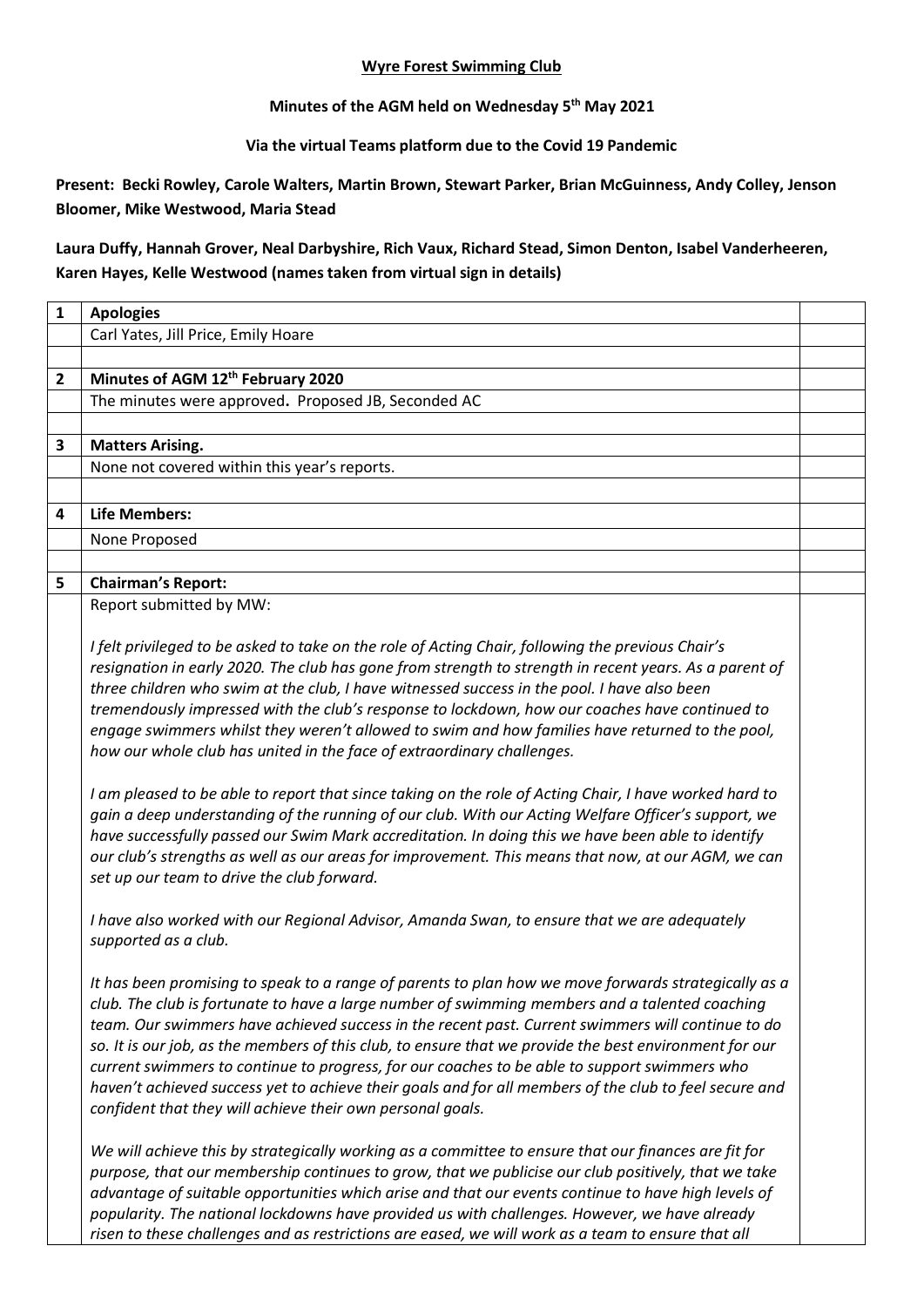| <b>Finance Report:</b>                                                                                                                                                                                                                                                                                                                                  |     |     |                                  |        |                                |                      |                     |         |      |  |                   |
|---------------------------------------------------------------------------------------------------------------------------------------------------------------------------------------------------------------------------------------------------------------------------------------------------------------------------------------------------------|-----|-----|----------------------------------|--------|--------------------------------|----------------------|---------------------|---------|------|--|-------------------|
| The accounts for the year ended 30 <sup>th</sup> September 2020 were shared and have been uploaded to the<br>club website. No questions raised from these.                                                                                                                                                                                              |     |     |                                  |        |                                |                      |                     |         |      |  |                   |
|                                                                                                                                                                                                                                                                                                                                                         |     |     |                                  |        |                                |                      |                     |         |      |  |                   |
| MB then submitted a report on the financial situation from $1st$ October to present date:                                                                                                                                                                                                                                                               |     |     |                                  |        |                                |                      |                     |         |      |  |                   |
| <b>Finance Report</b>                                                                                                                                                                                                                                                                                                                                   |     |     |                                  |        |                                |                      |                     |         |      |  |                   |
| <b>Bank Balances</b>                                                                                                                                                                                                                                                                                                                                    |     |     |                                  |        |                                |                      |                     |         |      |  |                   |
| <b>Banking</b>                                                                                                                                                                                                                                                                                                                                          |     |     |                                  |        |                                |                      |                     |         |      |  |                   |
| m                                                                                                                                                                                                                                                                                                                                                       |     |     | £2,552.29<br>Balance             | $\Box$ |                                |                      | £447.20             | Balance | n d  |  | £52.00<br>Balance |
|                                                                                                                                                                                                                                                                                                                                                         |     |     |                                  |        |                                |                      |                     |         |      |  |                   |
| <b>Wyre Forest Swimming Club</b>                                                                                                                                                                                                                                                                                                                        |     |     | £2,552.29<br><b>Bank Balance</b> |        | Wyre Forest SC - Open Meet A/C |                      | <b>Bank Balance</b> | £447.20 | Cash |  |                   |
| 回                                                                                                                                                                                                                                                                                                                                                       |     |     | £10.21<br>Balance                |        |                                |                      |                     |         |      |  |                   |
|                                                                                                                                                                                                                                                                                                                                                         |     |     | £10.21                           |        |                                |                      |                     |         |      |  |                   |
| Wyre Forest Swim Club - Developme                                                                                                                                                                                                                                                                                                                       |     |     | <b>Bank Balance</b>              |        |                                |                      |                     |         |      |  |                   |
|                                                                                                                                                                                                                                                                                                                                                         |     |     |                                  |        |                                |                      |                     |         |      |  |                   |
| As of 4 <sup>th</sup> May, our bank position as shown above is just over £3,000 in total.<br>We have, during Covid-19 restrictions continued to pay our team of teachers who been covered under<br>Job Retention Scheme / furlough.<br>We have reduced members payments to the lowest monthly cost to cover our coaches who were not<br>covered by JRS. |     |     |                                  |        |                                |                      |                     |         |      |  |                   |
|                                                                                                                                                                                                                                                                                                                                                         |     |     |                                  |        |                                | <b>Training Fees</b> |                     |         |      |  |                   |
| 12,000.00                                                                                                                                                                                                                                                                                                                                               |     |     |                                  |        |                                |                      |                     |         |      |  |                   |
| 10,000.00                                                                                                                                                                                                                                                                                                                                               |     |     |                                  |        |                                |                      |                     |         |      |  |                   |
|                                                                                                                                                                                                                                                                                                                                                         |     |     |                                  |        |                                |                      |                     |         |      |  |                   |
| 8,000.00                                                                                                                                                                                                                                                                                                                                                |     |     |                                  |        |                                |                      |                     |         |      |  |                   |
|                                                                                                                                                                                                                                                                                                                                                         |     |     |                                  |        |                                |                      |                     |         |      |  |                   |
| 6,000.00                                                                                                                                                                                                                                                                                                                                                |     |     |                                  |        |                                |                      |                     |         |      |  |                   |
| 4,000.00                                                                                                                                                                                                                                                                                                                                                |     |     |                                  |        |                                |                      |                     |         |      |  |                   |
|                                                                                                                                                                                                                                                                                                                                                         |     |     |                                  |        |                                |                      |                     |         |      |  |                   |
| 2,000.00                                                                                                                                                                                                                                                                                                                                                |     |     |                                  |        |                                |                      |                     |         |      |  |                   |
|                                                                                                                                                                                                                                                                                                                                                         | Oct | Nov |                                  |        | Feb                            |                      |                     |         |      |  |                   |

*There have been some significant payments which have not been covered by the reduced fees, notably the annual insurance and the Swim England annual membership fees which have had a significant impact on our cash reserves.*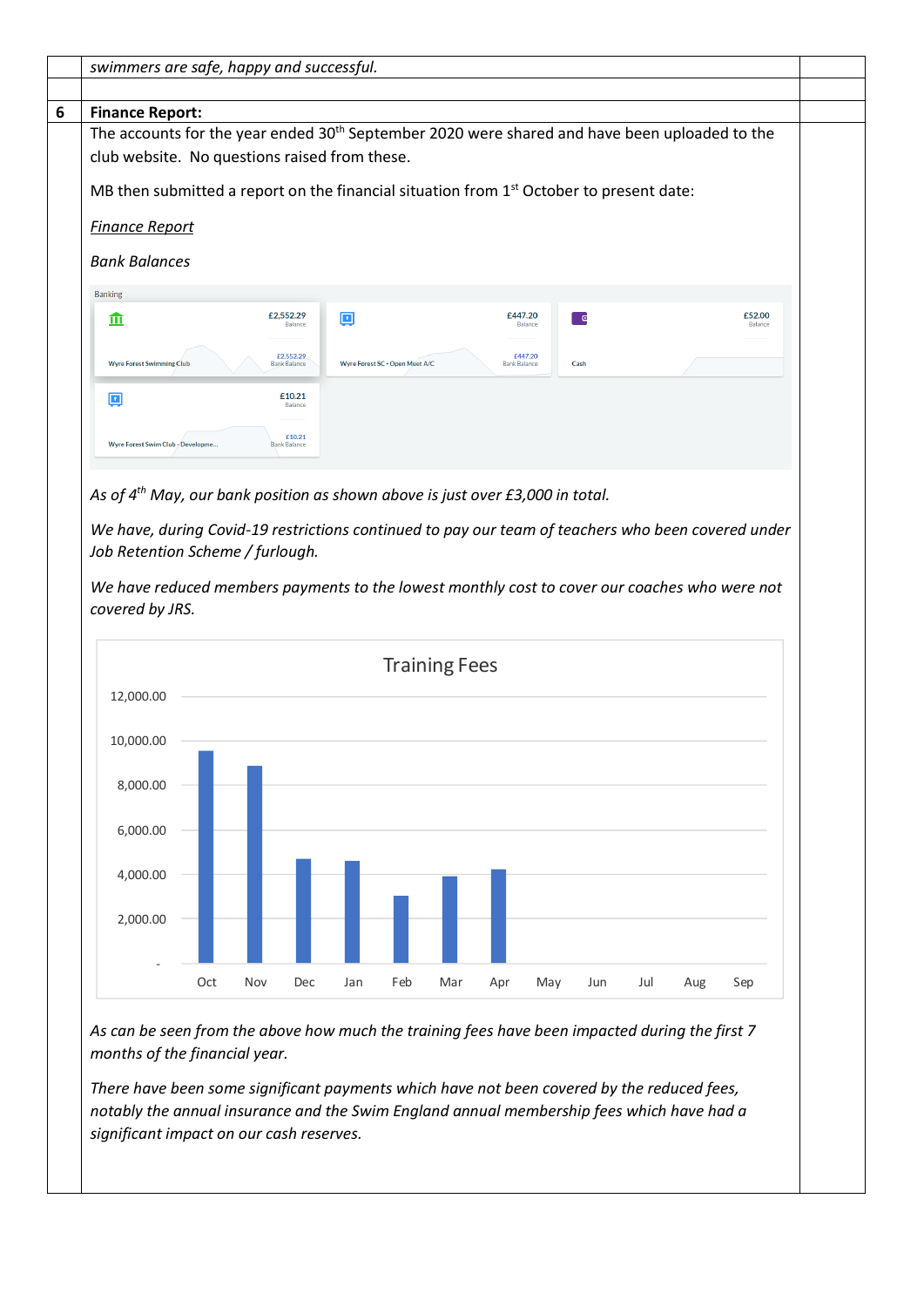| $\overline{10}$ To* 30/04/2021<br>01/10/2020<br>From <sup>*</sup>                                                                                                                                                                                                                                                                                                                                                                        | 画<br>Selected 4 of 6 Bank Accounts | Е<br><b>Calculate</b>                                                                                                                                       |                                       |                       | <b>Detailed</b><br>Export <b>v</b>                                                                                                                                                                       |
|------------------------------------------------------------------------------------------------------------------------------------------------------------------------------------------------------------------------------------------------------------------------------------------------------------------------------------------------------------------------------------------------------------------------------------------|------------------------------------|-------------------------------------------------------------------------------------------------------------------------------------------------------------|---------------------------------------|-----------------------|----------------------------------------------------------------------------------------------------------------------------------------------------------------------------------------------------------|
| £20,000.00                                                                                                                                                                                                                                                                                                                                                                                                                               |                                    |                                                                                                                                                             |                                       |                       |                                                                                                                                                                                                          |
| £15,000.00                                                                                                                                                                                                                                                                                                                                                                                                                               |                                    |                                                                                                                                                             |                                       |                       |                                                                                                                                                                                                          |
|                                                                                                                                                                                                                                                                                                                                                                                                                                          |                                    |                                                                                                                                                             |                                       |                       |                                                                                                                                                                                                          |
| £10,000.00                                                                                                                                                                                                                                                                                                                                                                                                                               |                                    |                                                                                                                                                             |                                       |                       |                                                                                                                                                                                                          |
| £5,000.00                                                                                                                                                                                                                                                                                                                                                                                                                                |                                    |                                                                                                                                                             |                                       |                       |                                                                                                                                                                                                          |
| £0.00                                                                                                                                                                                                                                                                                                                                                                                                                                    |                                    |                                                                                                                                                             |                                       |                       |                                                                                                                                                                                                          |
| 05 Oct<br>19 Oct                                                                                                                                                                                                                                                                                                                                                                                                                         | 02 Nov<br>16 Nov                   | 28 Dec<br>14 Dec<br>11 Jar                                                                                                                                  | 22 Feb<br>25 Jan<br>08 Feb            | 22 Ma<br><b>05 Ap</b> | <b>19 Ap</b>                                                                                                                                                                                             |
|                                                                                                                                                                                                                                                                                                                                                                                                                                          |                                    |                                                                                                                                                             |                                       |                       |                                                                                                                                                                                                          |
| <b>Opening Balano</b>                                                                                                                                                                                                                                                                                                                                                                                                                    | Cash Flow In                       | <b>Cash Flow Out</b>                                                                                                                                        | <b>Closing Balance</b>                | <b>Net Balan</b>      |                                                                                                                                                                                                          |
| £17,487.87                                                                                                                                                                                                                                                                                                                                                                                                                               | £64,057.24                         | £78,544.67                                                                                                                                                  | £3,000.44                             | £0.00                 | £3,000.44                                                                                                                                                                                                |
|                                                                                                                                                                                                                                                                                                                                                                                                                                          | Money ins<br>£64,057.24            | <b>Staff Payments</b><br>£912.01                                                                                                                            | Cash Flow for period<br>$-E14,487.43$ |                       |                                                                                                                                                                                                          |
|                                                                                                                                                                                                                                                                                                                                                                                                                                          |                                    | Money outs                                                                                                                                                  |                                       |                       |                                                                                                                                                                                                          |
|                                                                                                                                                                                                                                                                                                                                                                                                                                          |                                    | £77,632.66                                                                                                                                                  |                                       |                       |                                                                                                                                                                                                          |
|                                                                                                                                                                                                                                                                                                                                                                                                                                          |                                    | I take the opportunity to remind parents to sign up for the Gift Aid on their Swim Manager accounts<br>work, apart from the person who needs to process it. |                                       |                       | to enable the club to get tax refund, which becomes an important source of income without any hard                                                                                                       |
| This being my last financial report, I wish my fellow committee members and new appointees, the<br>very best for the future.<br>MB confirmed he would be supporting the incoming Treasurer in the handover.                                                                                                                                                                                                                              |                                    |                                                                                                                                                             |                                       |                       |                                                                                                                                                                                                          |
| <b>Head Coaches Report:</b>                                                                                                                                                                                                                                                                                                                                                                                                              |                                    |                                                                                                                                                             |                                       |                       |                                                                                                                                                                                                          |
| Report submitted by BMc:                                                                                                                                                                                                                                                                                                                                                                                                                 |                                    |                                                                                                                                                             |                                       |                       |                                                                                                                                                                                                          |
| After a fantastic start to 2020 with a phenomenal Counties, we followed this up with a great trip to<br>Swansea with some standard setting long course performances, before our own Spring Splash was<br>completed just before the first Covid Lockdown.                                                                                                                                                                                 |                                    |                                                                                                                                                             |                                       |                       |                                                                                                                                                                                                          |
| All this led to Rob Darbyshire, Lillie Grover & Ryan Bloomer being selected for England Programmes<br>which is a tremendous achievement - more will follow them I'm sure.                                                                                                                                                                                                                                                                |                                    |                                                                                                                                                             |                                       |                       |                                                                                                                                                                                                          |
| The resilience of our swimmers & staff shone through when we again backed up the commitment<br>shown out of the pool by having great Level X results with Lillie & Rob winning national medals for<br>at both regional & County Level we were a top performing Club.                                                                                                                                                                     |                                    |                                                                                                                                                             |                                       |                       | their respective events including gold. Martha Stead & Ella Tilley were close to podium places too and                                                                                                   |
|                                                                                                                                                                                                                                                                                                                                                                                                                                          |                                    | So I must take my hat off to our coaches for keeping the swimmers committed & achieving through                                                             |                                       |                       |                                                                                                                                                                                                          |
| three lockdown periods which was far from an easy task. Ruth & Emma did a great job and I found<br>myself going through one of the most challenging periods of my coaching career as we tried to keep<br>daily tasks challenging and stimulating, regular zoom sessions, then gym sessions incorporating the<br>swimbench (including Lillie Grover breaking the rope not once but twice and Marieke getting said<br>- onwards & upwards. |                                    |                                                                                                                                                             |                                       |                       | rope caught in her teeth  Don't ask!). The summer was relatively easy given the weather however<br>this last period has been extremely difficult and we have done very, very well to come out as we have |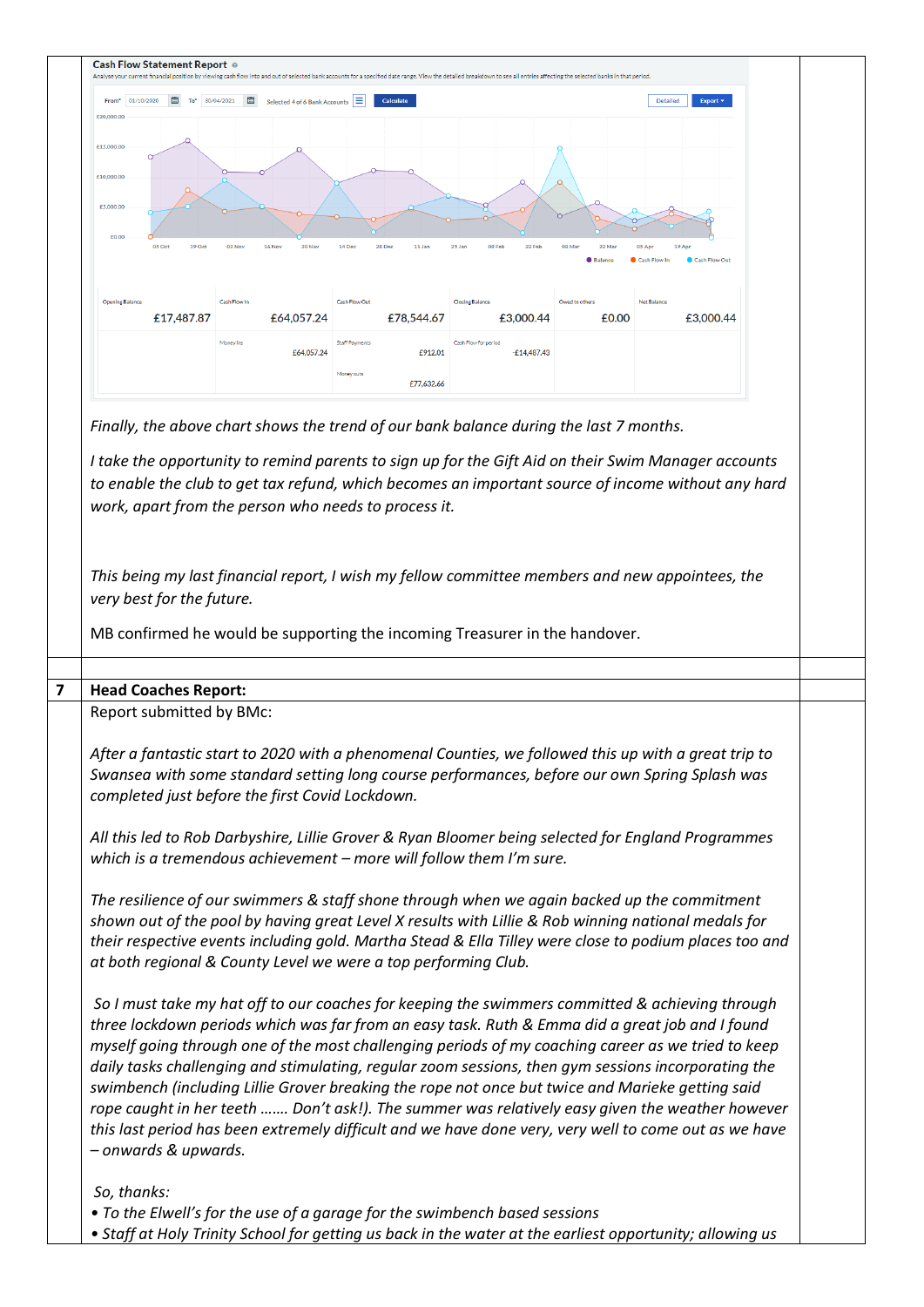*to have Rob, Jaz & myself on BBC Radio & Television* 

- *Jenson for his diligence on the Covid protocols & risk assessments*
- *Isabel Parker & Hannah Grover for their social & fundraising work*

*• To those on the Committee who ensured the Club survived this horrendous set of circumstances* 

*• To Emmy Campbell of YSN, our Captains Jazz, Martha, Rob & Nathaniel, to Amy & Joe for their zoom & swim sessions, to Kim Mortimer & of course Chad & Bert Le Clos checking in from Durban, South Africa, for all their stimulating & thought provoking talks.* 

*• To the swimmers for sticking with us through these toughest of times. There have been a number of crises of conscience & confidence has taken a knock due to this virus, but you are all good swimmers, in a good club with a top programme and of course, excellent coaches. Stay positive & you'll come good.* 

*• To all you parents for your continued faith in what we do and how we do it.* 

*We've come through as a Team, a respected Team which respects individuals within the collective. No one person is more important than any other and we must all remember that. I think we are in an excellent place to move forward and build upon our success and I look forward to doing so with new & invigorated Committee members whilst saying thank you to those who have chosen to step aside. Wyre Forest – a Team Above All, but above all a Team!*

BMc confirmed he is looking forward to competitions beginning and the camp in October. Hopefully be in the position to look at a foreign camp next year. Ruth and Emma have done great work on Nuneaton Junior League plans and thanks to CW for registering the swimmers. There will be a Level X competition week taking place for practice racing for hopefully some form of county event in July if it goes ahead. Rob is hopefully going to Glasgow in June to race for selection for European Juniors.

MW extended his thanks to the whole coaching team led by BMc

## **8 Membership Report:**

Report submitted by CW:

*Current total membership is 240, obviously lower than last year. However, LTS has really taken off since lockdown ended so this is good news. LTS numbers stand at 122 with some stages now full. Hopefully all membership will increase in the same way going forward. For comparison purposes, club membership in February 2020 was 261*

IV enquired where is the movement in membership and where are the areas to promote. CW explained that spaces were few and far between in learn to swim, main gaps in stages 3 & 4. The coaches were better placed to identify gaps in the squads, although the academy squads appeared quite full.

BMc explained that we will be able to expand groups in Learn to Swim as we move out of lockdown restrictions, same scenario around squads as for example we are only allowed 36 swimmers at WFLC. We do need to look at members, Nigel Elwell always quoted that the club needed 300 members, but we need to look at this strategically, which hasn't happened to date. We need to publicise our club and ruthlessly advertise it.

MW – Following on from BMc we will be developing publicity and promotions strategically. Learn to Swim needs to be a development ground and we need to then promote swimmers through to academy. I am working with SP next week to develop a promotional video of the club and carefully promote the club. I am looking forward to meeting the new committee and members to discuss this.

## **9 PSA Report:**

Report submitted by IV:

*There were two PSA meetings in 20/21*

*Fund raising/finance overview Over the last 12 month there has been limited fundraising due to the panedemic. The PSA has raised following:*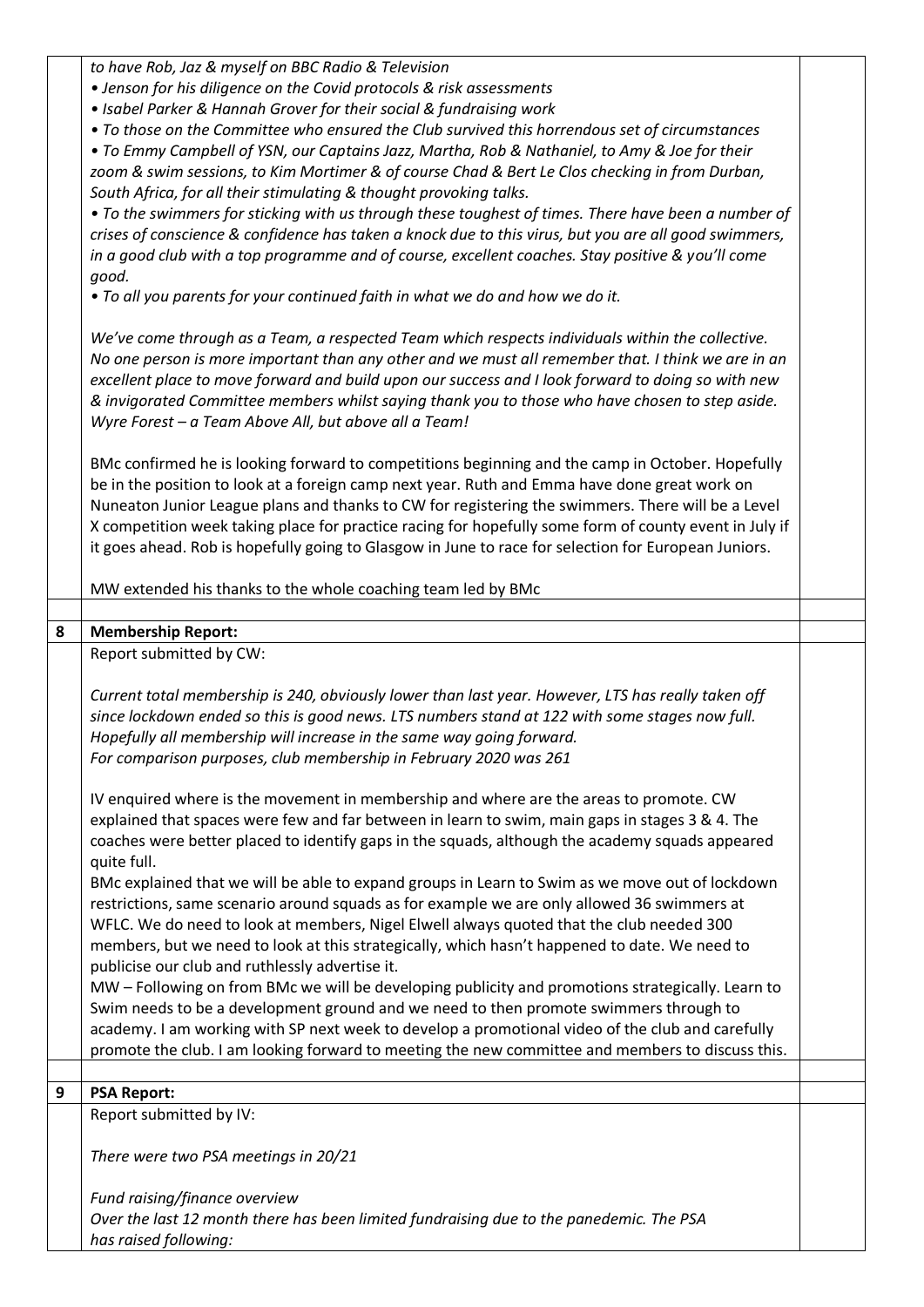*£150 police tuck shop donation £20.1 through Amazon Smile £183.48 pending through easy fundraising £100 winnings through easy fundraising competition entered by Hannah Grover (not yet paid in the account) In the last 12 months the PSA has paid - £1,300 to the committee to help cover cost during COVID - £267.48 for the purchase of a new Clock - £300 deposit for the annual presentation night. The PSA had a bank balance of: £2937 at the end of April 2021 The PSA agreed following funding priorities: - Further consideration to helping club coming out of Lockdown. Need clarification how much - Printer needed for meets – as meet organisers are having to use their own equipment at the moment - Team managers need tablets to ensure information to support swimmers during meets and away activities can be stored securely and is easily accessible. Fund raising activities going forward - Agreed to promote easy fundraising – especially if going abroad is possible this year as this may give significant income for the club - Agreed to do a 30 day back to the pool challenge and fundraiser. This would start on the 12th March and was completed on the 4th May – fundraising still open (currently £160 donations) Activities The PSA was not able to organise any activities during the last 12months due to the pandemic. We have been able to transfer the booking for our annual presentation night from January 21 to 8th January 2022 and a deposit of £300 covering full hire of the venue has been paid for this. We have also provisionally booked the Pavilion at Far Forrest for our annual summer get together 24th July 2021 Term of reference The PSA identified a need to review its Terms of Reference and is keen, within this, to clarify its relationship with the Committee. Once the TOR have been reviewed, the PSA will recruit new members.* IVH also explained that the PSA had received matched funding from RV from his employer. This is something to look at as other parent's employers may offer a similar programme. MW thanked IV and other PSA members both in attendance and not. Also, members of PSA who have highlighted funding opportunities. He has talked to parents who are enthusiastic to help but concerned as to whether they have the right skill sets. PSA is a good introduction to becoming involved. Have introduced a Parent Liaison Officer role to the committee to support club and PSA interaction moving forward. **10 Election of Club President:** No nominations for club president. BR explained we had not had a club president for several years. This tended to be a figurehead position, either someone with longstanding experience in the Swimming world or public office figure.